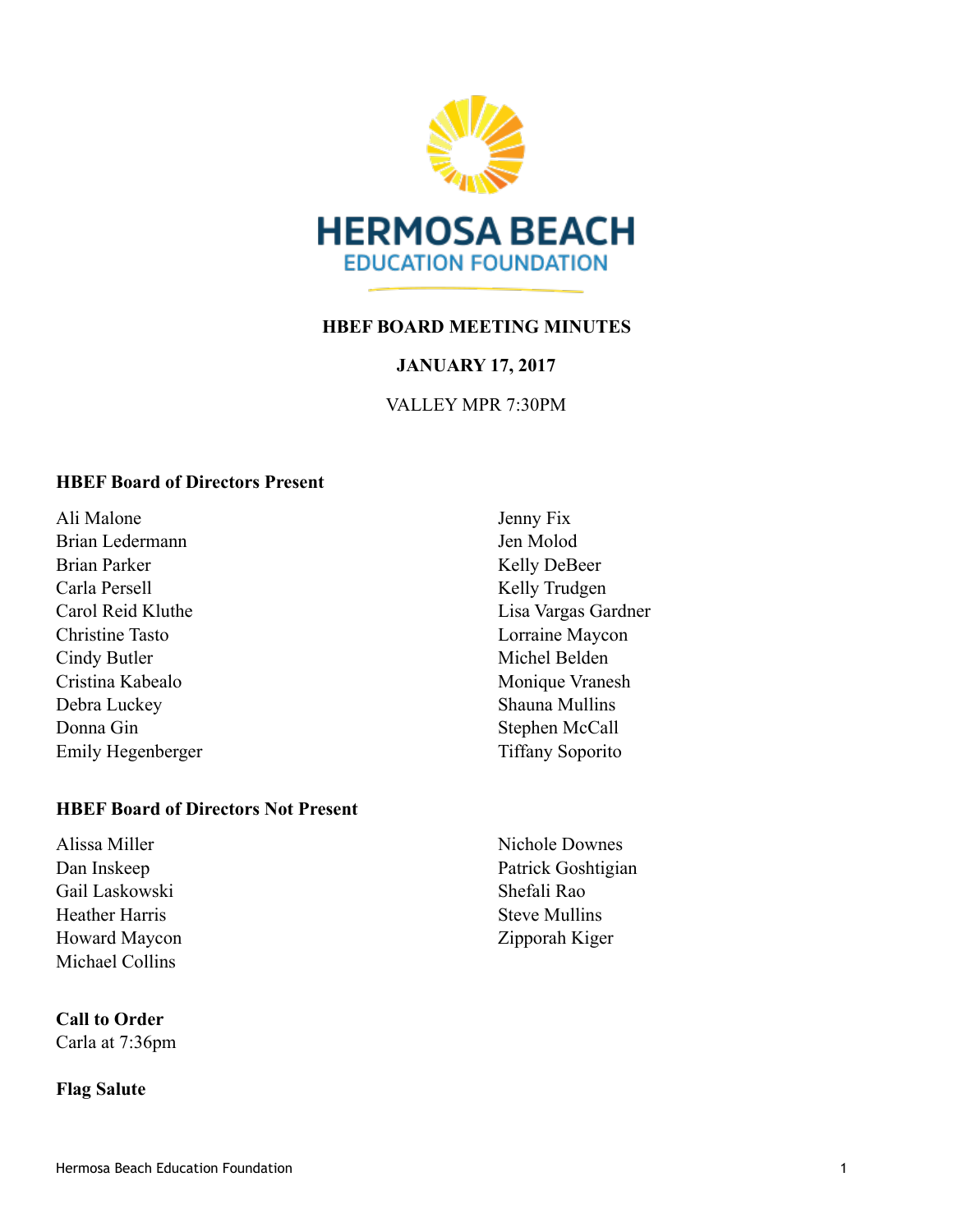# **HVPTO Reports**

## **Approval of November 15, 2016 Minutes**

• Cindy made a motion, Jen seconded

## **Executive Board Reports**

#### Marketing: Christine Tasto/Stephen McCall

- new branding & physical presence on Annual Appeal
- trying to alleviate the end of year crisis push
- looking at ways to engage next families coming in videos, photos
- looking for any media contacts for video
- [hbef.org](http://hbef.org) alias' set up

## Annual Appeal: Jen Molod / Gail Laskowski

- [annualappeal@hbef.org](mailto:annualappeal@hbef.org)
- \$75k up from last year at this time
- double annual appeal amount from last year
- \$135 donors to date (14% of families)
- Gr 1-3 are the biggest donors to date with 22% donated

## Sponsorships: Emily Hegenberger

- 2017 sponsorship package completed with several changes
- added some new marketing incentives: Focus on Business newsletter for certain level sponsors, window cling,
- sponsorship packages handed out please think about places you frequent  $\&$  take one.
- family nights have  $\sim$  5 businesses that want to be involved; targeting launching in March.
- Google doc emailed out with the companies that have been approached

#### Treasurer: Dan Inskeep

- Annual Appeal up 45% (Balance sheet attached)
- Chief Investment Officer: Patrick Goshtigian
- foundation ended at \$1.85m Dec 31.
- 7.6% return for 2016

#### Fundraising: Ali Malone

- Skechers
	- raised \$130,000
	- PR helped a lot Stephen (HBEF), Christine (HVPTO)
	- teacher contest numbers were highest ever
- Santa Photos  $11/27/17$  &  $12/4/16$  (Lorraine Maycon)
	- **•** record breaking on first day raised \$8765.00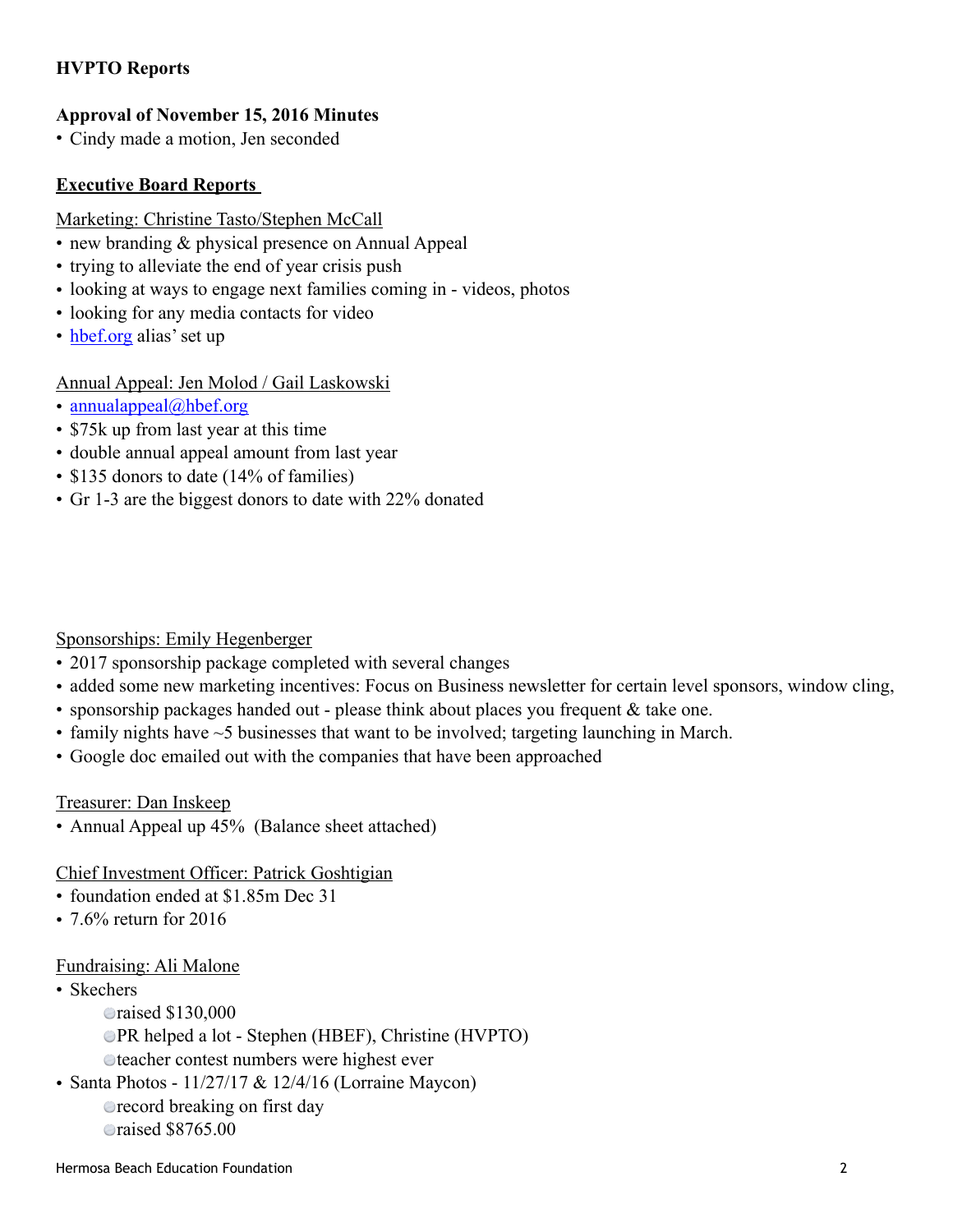- Moms Night Out 01/25/17 (Jenny Fix) swag bag coming together (250)
- Hearts of Hermosa 03/18/17 (Ali Malone)
	- This Thursday is kick off meeting for HOH
	- many people from last year coming back to help; they are ready to move on so need new people next year
	- hired live band Night Rider
	- changing format of tent to shake it up

# **Other Reports**

# Superintendent - Pat Escalante

- it was powerful image of the parents & kids lined up to see Santa at Santa Photos event
- February 1st all community meeting with Measure S architects will be there
- Feb 28, March 1, March 8 community meetings about the school sites with architects flyer sent out
- transformation team is part of the district talking about moving toward blended learning and how you can gather different kinds of information.
- Tech Expo Jan 31st: menu & parents can go into whatever session they want to.
- thank you to the volunteers
- Governor says \$1.6B deficit so we don't know what that means for schools

## School Board Representative - Carleen Beste

- architect plans to submit to State in August, will take ~9months to get those back
- December school board met to Thrive K thru life
- enrollment 1379 (up 6 students since December)
- state wants even # year elections instead of odd # year elections so need to decide if those board members who are done 2017 will stay until 2018

# View & Valley Principals - Adam Genovese for Sylvia Gluck & Kim Taylor

- Adam Genovese's notes on View campus given by Kim Taylor: enjoyed the Nutcracker before break & seeing music grow back in the district
	- interim testing period has started
	- 1st round of support classes ended  $&$  more on the way
- Kim Taylor:
	- webpage has the Daily Dolphin with school events
	- Mindup seminar for 8th graders coming

# View & Valley Teacher Representatives

## *Gia Busse:*

- 3rd graders second year doing Eureka Math the 3rd grade team loves it
- 1-3 grade level chairs are loving Eureka Math
- lots of training happening at View Readers Workshop, CGI
- 3rd graders have begun interim testing today

# *Tammy Heath:*

- soccer & basketball sports
- 7th grade has Catalina trip next week

Hermosa Beach Education Foundation 3